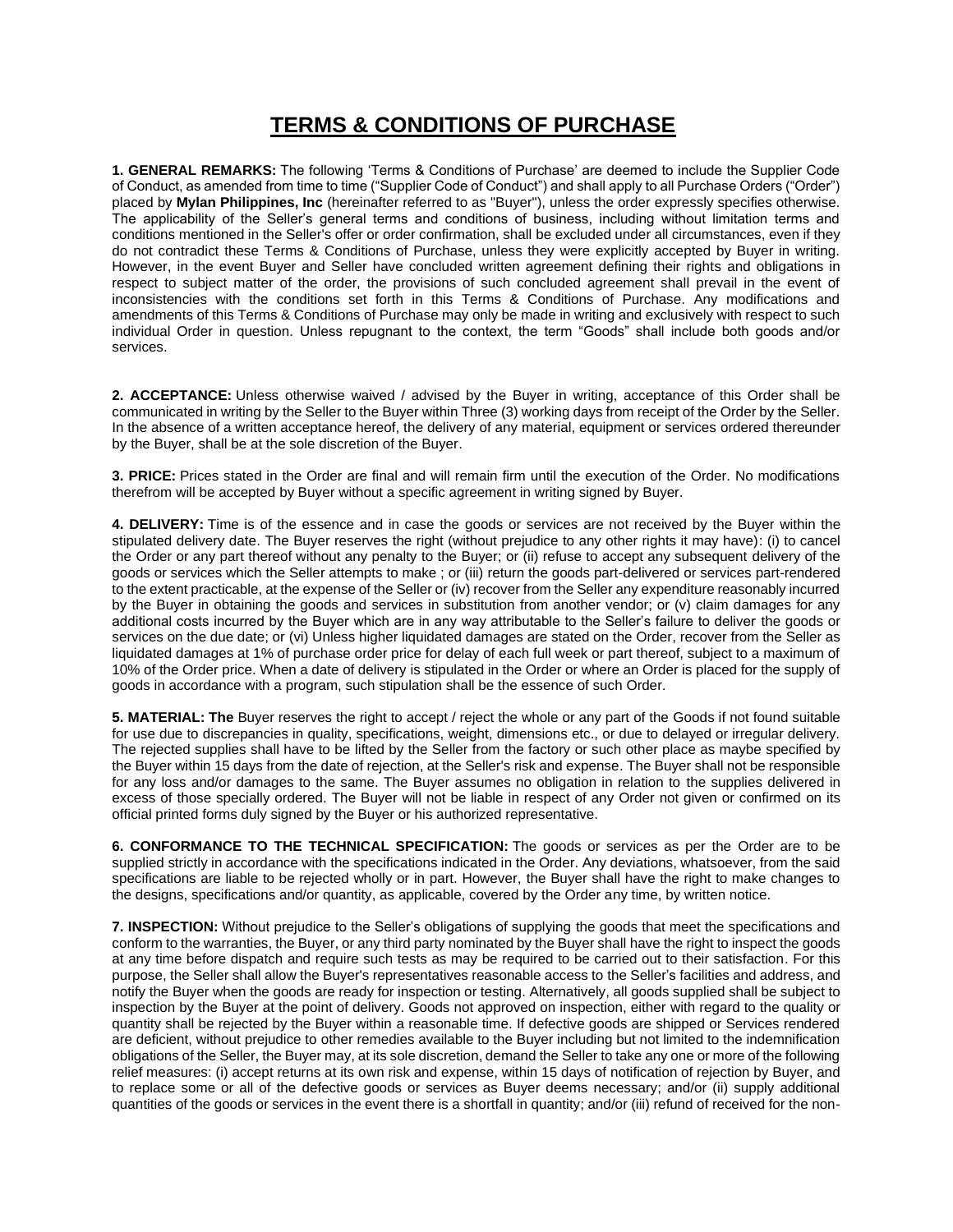conforming Products or deficient Services; and/or (iv) reimburse the Buyer for all reasonable expenses incurred by the Buyer resulting from any rejection or correction of defective Goods or Services. Without prejudice to the Buyer's rights as stated herein, the Buyer shall also be entitled to sell or dispose off the supplies after expiry of the said '15 days notification period', on the account and risk of the Seller either by public auction or by private sale without any further notice to the Seller.

**8. PACKING:** The goods supplied must be sufficiently and properly packed and the Seller shall adhere to any special instructions given by the Buyer. Detailed specification of contents must be attached to each package in compliance with applicable laws (including but not limited to name of goods, gross and net weight, batch number and manufacturing and expiry date). Unless otherwise specifically stated, all packing cases, containers and other packing materials shall be supplied by the Seller free of any charge to the Buyer. Any loss arising due to improper packing will be to the Seller's account, and the Buyer will not be liable for any damage or loss in transit.

**9. PAYMENT:** The payment will be made as per the actual weight or quantity received by the Buyer. The Buyer's records shall be considered as final and conclusive on these points. The Buyer shall make the payment within such timelines as are stated in the Order, against the bills upon receipt of the Goods in good condition. The Buyer is unilaterally entitled to set off any payments due to the Seller against any claims of its affiliates against the Seller or its affiliates.

**10. SHIPPING DOCUMENTS:** Deliveries shall be accompanied by appropriate shipping documents including those specifically mentioned by the Buyer, if any. All shipping documents and/or invoices shall contain the Purchase Order Number and, where applicable, any additional identification numbers or information as to the specific goods or services.

**11. GUARANTEE / WARRANTY:** The Seller warrants that the Goods when delivered (1) would be of good material and workmanship, merchantable and free form any defect, legal or otherwise, (2) would confirm strictly to the specifications, drawings or samples specified or furnished in purchase order, QA contract and all the relevant current Good Manufacturing Practice ("cGMP") regulations, and (3) would be fit for the intended use and purpose. All warranties shall survive any intermediate or final inspections, delivery, acceptance, or payment by purchase and shall continue in effect – in the case of Services- through a period of one year commencing from the date of rendering of such Services to the Buyer, and in the case of Goods, through the residual useful life of such Goods. The Seller agrees that he/it and his/its sub-contractors have, and will continue to possess all the licenses, permissions and certificates needed for the manufacture, sale and delivery of goods and perform the services required, hereunder, in accordance with the current cGMP regulations and applicable laws. The Seller agrees to comply with all applicable laws and adhere to ethical business practices.

**12. TRANSIT RISK:** The Goods shall be delivered by the Seller to the Buyer at the Buyer's place of business or at such other place of transportation as may be specified in the Order provided nevertheless that from the time of the dispatch thereof from the Seller's premises and until such delivery, the risk of any loss or damage to or deterioration of the supplies from whatsoever cause arising shall be borne by the Seller.

**13. SUBLICENSE/SUBCONTRACT: The** Seller is not entitled to sublicense or subcontract any of its obligations under the Order without the prior written consent of the Buyer, which consent may be granted at its sole discretion. In the event that the Buyer does grant any such approval: (a) the Seller will nonetheless remain fully liable for the performance of its obligations hereunder; and (b) the Seller will be exclusively responsible for all costs associated with any such sublicense or subcontract arrangement.

**14. LIABILITY FOR INJURY:** If the Seller is required by the terms of this Order to perform any work on the Buyer's premises, the Seller agrees that the Seller shall be responsible for any damages or injuries to persons or property, including the Buyer's employees and agents, workers or employees, in connection with the performance of such work, and that the Seller, shall hold harmless and indemnify the Buyer from and against any liability for such damages or injuries. Before commencing such work, the Seller shall furnish to the Buyer a certificate of insurance, for an adequate amount, covering risks under Public Liability and Property Damage Insurance and Workman's Compensation Insurance. The policies should cover all third party liability in respect of bodily injuries and death, property damage at the workplace, and work injury related compensation, whether or not suffered at the workplace, arising out of or in connection with the performance of such work. The Seller is required to furnish to the Buyer a certificate of insurance containing full particulars of such insurance policies

**15. NOTICE OF INSPECTION: The** Seller shall provide the Buyer with prior notice of, and the opportunity to attend (itself or through a representative of Buyer), any regulatory inspection of any facility at which any of the manufacturing, processing, testing or storage activities relating to the Goods are performed ("Covered Activities"); provided, that if prior notice of any such inspection is not possible, the Seller shall provide notice and a summary of the results of such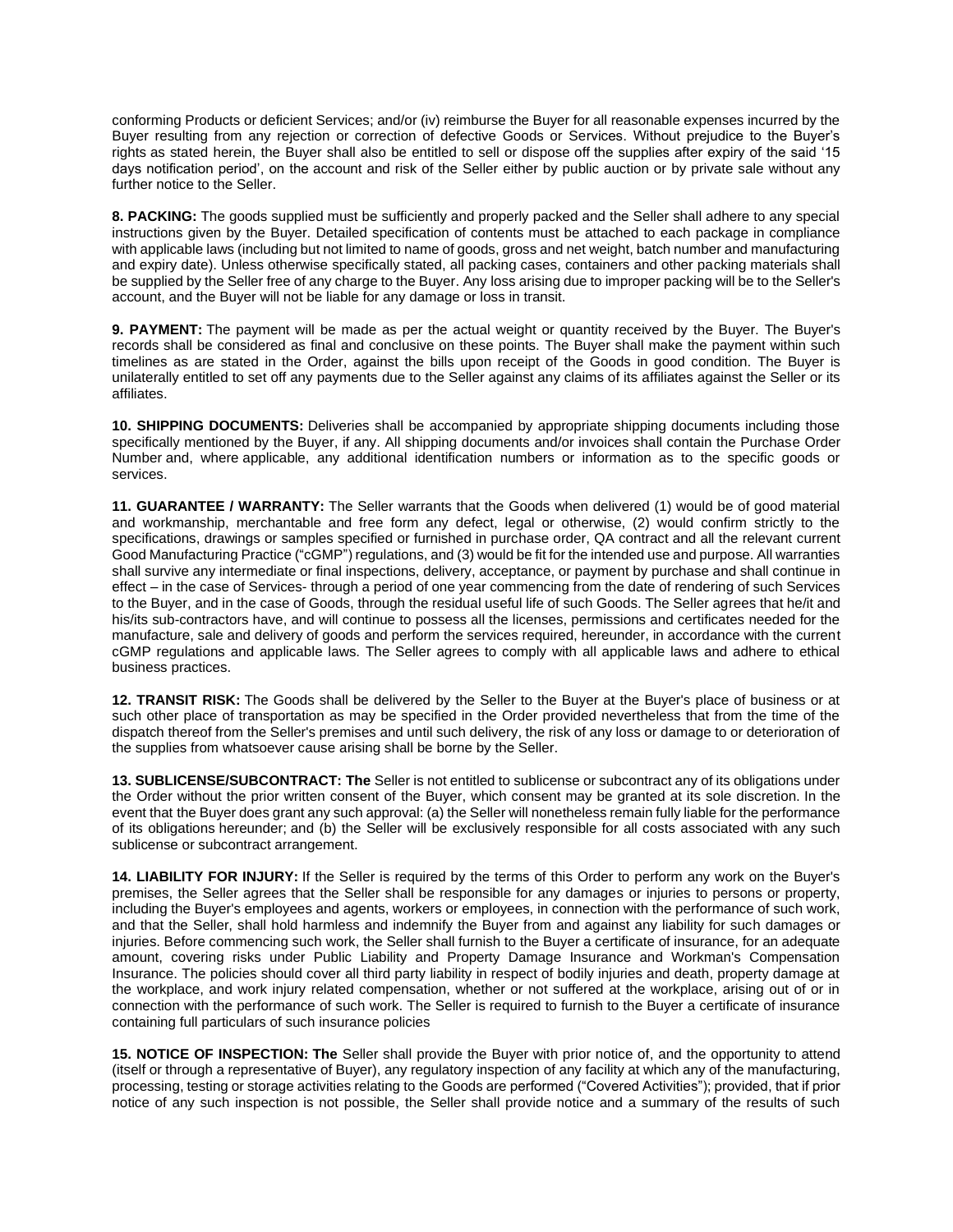inspection to the Buyer within three (3) business days after such inspection. The Seller shall provide the Buyer with copies of any written inspection reports, requests, directives, or other correspondence or communications issued to the Seller by any regulatory authority relating to the Covered Activities, or the Goods ("Regulatory Communications") within three (3) business days of the Seller's receipt thereof. Prior to responding to any Regulatory Communications, the Seller will provide a copy of any such responses to Buyer for Buyer's review and comment.

## **16. COMPLIANCE WITH ANTI-BRIBERY AND U.S. TRADE CONTROL LAWS**

## (A) US TRADE CONTROL LAWS

- 1) The Seller understands that Buyer is required to and abide by the UK Bribery Act (UKBA), U.S. Foreign Corrupt Practices Act (FCPA), and the export control and economic sanctions laws and regulations of the United States, including but not limited to the U.S. Export Administration Regulations (Title 15 of the U.S. Code of Federal Regulations Part 730 et seq.), and regulations administered by the U.S. Treasury Department's Office of Foreign Assets Control (Title 31 of the U.S. Code of Federal Regulations Part 500 et seq.) (collectively, "Trade Control Laws"), including those restricting trade with Crimea, Cuba, Iran, North Korea, and Syria, and with specified prohibited and restricted parties.
- 2) The Seller represents and warrants that it will not sell, export, reexport or otherwise transfer any Buyer Products to any person in a U.S. embargoed destination, currently including Crimea, Cuba, Iran, North Korea, and Syria, unless authorized under U.S. law.
- 3) The Seller warrants further that it is not identified on any U.S. or other Government list of prohibited or restricted parties, including without limitation:
	- 3.1 the Specially Designated Nationals List, Foreign Sanctions Evaders List, or other restricted parties lists maintained by the U.S. Treasury Department's Office of Foreign Assets Control;
	- 3.2 the Entity List, Unverified List, Denied Parties List, or other lists maintained by the U.S. Commerce Department's Bureau of Industry and Security; or
	- 3.3 restricted lists maintained by the European Union, or other cognizant U.S. or non-U.S. governmental authorities.
- 4) The Seller further warrants that it is not owned or controlled, directly or indirectly, by any person identified on such lists, and the Seller will not sell, export, reexport or otherwise transfer any Buyer Products to any person identified on any such lists, or their 50% or more owned subsidiaries, unless authorized under U.S. or other applicable law.

## (B) ANTI-CORRUPTION LAWS

- 1) Seller understands that Buyer is required to and does abide by the United States Foreign Corrupt Practices Act ("FCPA"), the United Kingdom Bribery Act ("UKBA"), the OECD Convention on Combating Bribery of Foreign Public Officials in International Business Transactions, and all other applicable national and local anticorruption laws (collectively, the "Anti-Corruption Laws"). Each Party represents and warrants that no one acting on its behalf will offer, promise, make, accept, solicit, authorize or provide, directly or indirectly, any payments, gifts, or anything of value to any person for the purpose of corruptly or improperly influencing or rewarding any action, inaction, or decision by such person, or for the purpose of obtaining or retaining business or securing an improper business advantage. This representation and warranty extends to bribery of government officials or government employees (including employees of government-owned and governmentcontrolled corporations or agencies) and bribery of individuals or organizations operating in the private sector. Moreover, this representation and warranty extends to payments, even in nominal amounts, made to government officials to expedite or secure routine, non-discretionary actions (e.g. processing visas, licenses, or permits).
- 2) Each Party represents and warrants that no one acting on its behalf will offer, promise, make, accept, solicit, authorize or provide, directly or indirectly, any payments, gifts, or anything of value to any political party, official of a political party, or candidate (or to an intermediary of any such person) for the purpose of corruptly or improperly influencing or rewarding any action, inaction, or decision by such person.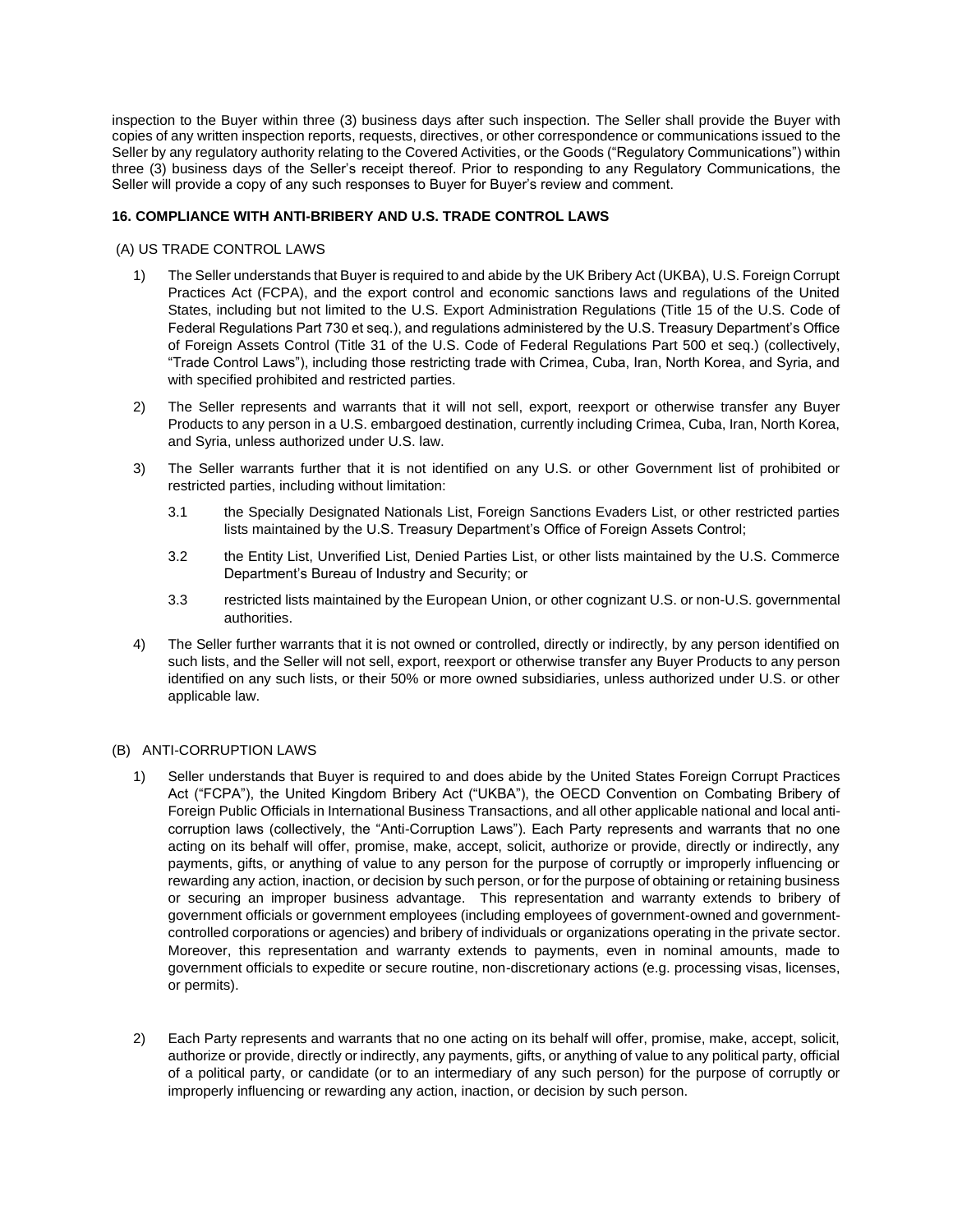- 2.1 Seller understands that Buyer may immediately suspend payment, in its sole discretion and without notice, if the actions or inactions of Seller become subject to an investigation of potential violations of the Anti-Corruption Laws. Moreover, Seller understands that if Buyer determines that Seller failed to comply with the provisions of any Applicable Law, including the Anti-Corruption Laws, Buyer may immediately terminate this Agreement, and any payments due thereunder, in its sole discretion and without notice.
- 2.2 Each Party warrants that all Persons acting on its behalf will comply with all Applicable Laws in connection with all work under this Agreement, including the Anti-Corruption Laws if any, prevailing in the country(ies) in which such Party has its principal places of business.
- 2.3 Each Party further warrants and represents that should it learn or have reason to suspect any breach of the covenants in this section 2, it will immediately notify the other Party.
- 2.4 Buyer shall be allowed to reasonable access to the Seller's books and records and shall have the right to audit the Seller on a periodic basis with respect to this section 2.
- (C) Notwithstanding anything to the contrary herein, or in the Order, failure to comply with all applicable laws, including any anti- corruption laws applicable in any jurisdiction where the Order may be performed, shall result in the Buyer being entitled to summarily terminate the Order by providing written notice to this effect.
- (D) The Seller further warrants and represents that (a) it shall, and procure that the its personnel shall, comply with all applicable laws when performing the Order, or any other services it may perform on behalf of third parties; and (b) should it learn or have reason to suspect any breach of the covenants of this clause, regardless of how remotely, it will promptly take appropriate remedial steps and notify the Seller, in writing, of the occurrence of same.

**17. SUPPLIER CODE OF CONDUCT:** The Seller undertakes to adhere to the Supplier Code of Conduct (as may be amended from time to time), a copy of which is available <https://www.viatris.com/en/about-us/corporate-governance>

**18**. **REMEDIES:** The remedies reserved in these Terms and Conditions and the Order shall be in addition to any other remedies provided in law or equity. No waiver of a breach of any provision of this Order shall constitute a waiver of any other breach or of such provision. Any waiver of the terms of this Order shall only be in writing.

**19. MODIFICATION OF PURCHASE ORDER AND NONASSIGNMENT:** These Terms and Conditions and the Order contain the complete and final agreement between the Buyer and the Seller. No agreement in the course of dealings between the Buyer and the Seller, or any usage or other understanding in any way purporting to modify the terms and conditions hereof shall be binding upon the Buyer unless made in writing and signed by the Buyer or the Buyer's authorized representative. The Seller shall not assign this Order or any money due or to become due hereunder without the prior written consent of the Buyer or the Buyer's authorized representative.

**20. CONFIDENTIALITY:** All Orders placed by the Buyer and drawings, documents, specifications, know how etc., given pursuant to any Order are strictly confidential. The Seller shall not dispose of any part of the Order or publish or cause to be published, any details of this Order without the Buyer's previous written consent.

**21. INTELLECTUAL PROPERTY:** The Seller represents, covenants, warrants and guarantees that: (1) the supplies and/or Goods specified herein and their importation, storage, use, manufacture, sale or supply, alone or in combination, do not violate any third parties rights, particularly infringement of any local or foreign intellectual property rights and agrees to indemnify the Buyer against all judgments, decrees, costs and expenses resulting from any such alleged infringements, and covenants that the Seller will, upon request of the Buyer, and at the Seller's own expense, defend, or assist in the defense of any action which may be brought against the Buyer, or those engaged with said Goods.

**22. TERMINATION:** (A) The Buyer reserves the right to cancel this Order, or any part thereof. (B) Notwithstanding anything contained hereto the Buyer shall be entitled to rescind the Order, in whole or in part, if delivery of the Goods is not made in accordance with these Terms and Conditions and of the Order.

**23. INDEMNIFICATION:** The Seller hereby agrees, at its sole cost and expense, to defend, hold harmless and indemnify(collectively, "Indemnify"), to the extent permitted by applicable law, the Buyer and its affiliates and their respective directors, officers and employees of such persons and the respective successors and assigns of any of the foregoing (the "Buyer Indemnitees") from and against any and all loss or losses, liabilities, damages, penalties, fines,